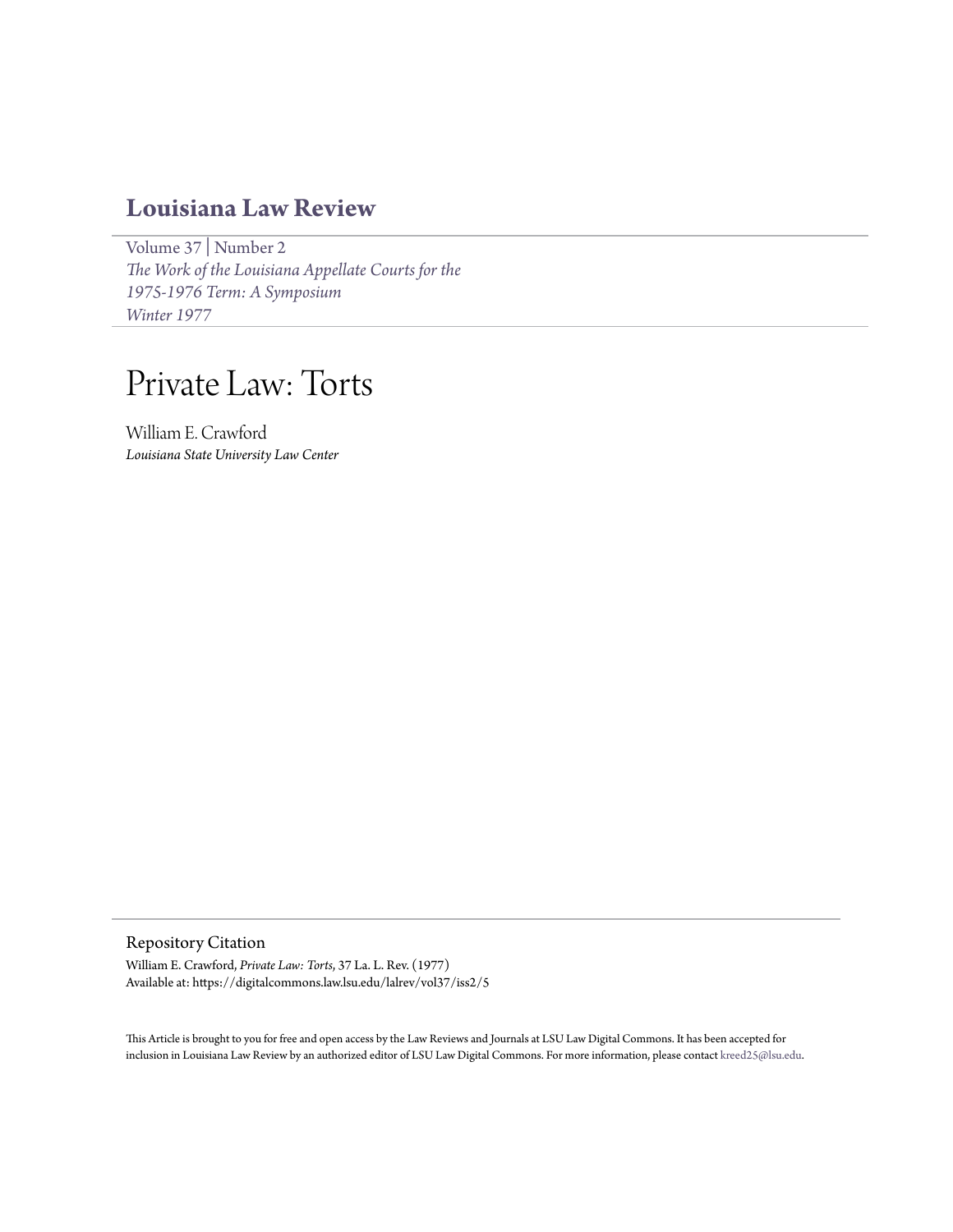#### TORTS

#### *William E. Crawford\**

#### JUDICIAL DRAM SHOP LAW

In *Pence v. Ketchum'* the Louisiana Supreme Court found a cause of action stated by allegations that the operators of a bar served plaintiff an excessive amount of alcoholic beverages, put her out of the bar in a helpless state, and permitted her to attempt to cross a highway in her impaired condition, which resulted in her injury. The court thus adopted judicially what amounts to the germ of a "dram shop act" or "civil damage act." It expressly overruled its earlier decision in *Lee v. Peerless Insurance Co.* 2 which held that the serving of drinks to an intoxicated patron was not the proximate cause of his subsequent injury in circumstances similar to those of the instant case.

The court said that defendant breached at least two duties he owed to plaintiff: (1) "the statutory duty of a retailer of alcoholic beverages not to serve alcoholic beverages to an intoxicated person and (2) the duty of a business invitor to avoid an affirmative act increasing the peril of his intoxicated patron."<sup>3</sup> The statutory duty arises from the court's interpretation of LA. R.S. 26: 88(2), which prohibits a retailer of alcoholic beverages from serving or selling such a beverage to an intoxicated person. The second duty referred to by the court is derived in Louisiana from the concept of fault under LA. CIv. CODE arts. 2315 and 2316. Under this duty, one may not take affirmative steps to create an unreasonable risk of injury to a person that he may be struck by an automobile enjoying the status of a business invitee of the tortfeasor.

Based upon long-existing jurisprudence,<sup>4</sup> the second duty stated above furnished a cause of action for plaintiff without the court's invoking the statutory rule against serving drinks to an intoxicated person. The court went further, however, and announced the new duty in Louisiana by interpreting the liquor retailers' statute to contemplate protection of a bar patron against the risk of harm arising from a bar owner's serving him when he is intoxicated.

<sup>\*</sup> Professor of Law, Louisiana State University

**<sup>1.</sup>** 326 So. 2d 831 (La. 1976). Noted, 37 LA. L. REV. 617 (1977).

<sup>2. 248</sup> La. 982, 183 So. 2d 328 (1966).

<sup>3. 326</sup> So. 2d at 835.

*<sup>4.</sup> Id.* at 836.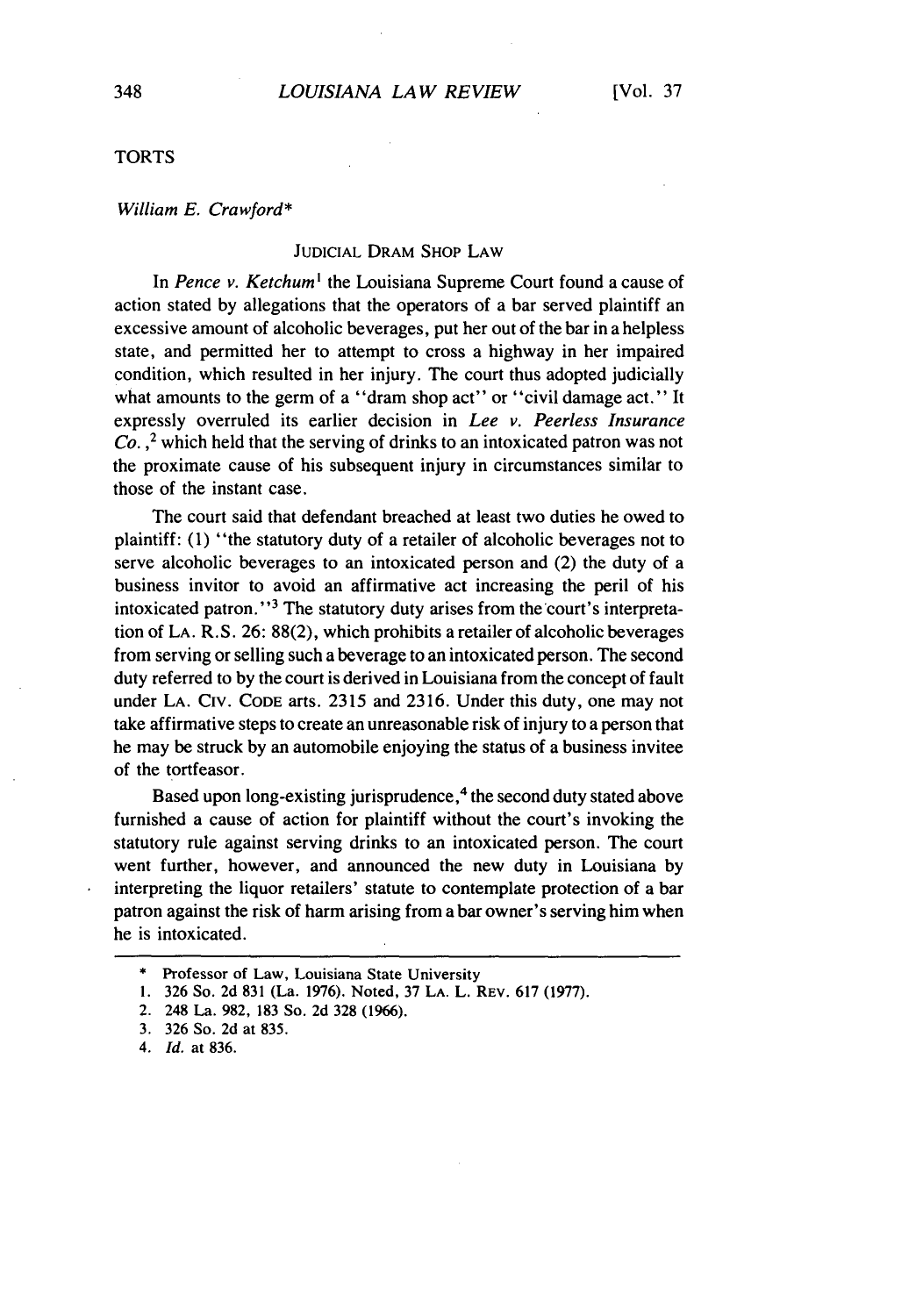The breach of this statutory duty occurred when the bar owner served liquor to the intoxicated plaintiff, and was not dependent upon the subsequent wrongful ejectment. The wrongful ejectment is not therefore an essential element of the action **by** the intoxicated patron against his supplier.

While the opinion characterized the duty against ejectment under article 2315 as one falling into the business invitor-invitee category, it would not seem to present a problem that a few months after the instant decision the court in *Cates v. Beauregard Electric Cooperative, Inc.*,<sup>5</sup> abolished the invitee-licensee-trespasser categories as being of little help in applying article 2315. It may be assumed that the duty here held to come from the business invitor-invitee relationship can be easily found to flow from the concept of fault under the provisions of article 2315.

Since Louisiana has now entered the dram shop litigation arena, it might be helpful to note what some other states have experienced with this type of litigation.<sup>6</sup> The parties having an action for violation of the Dram Shop Act and the damages which may be claimed vary according to statute. The bulk of the litigation is by third persons who have been harmed by one who is intoxicated against the supplier of intoxicants to the consumer who perpetrated the harm. Economic loss to the family of the consumer, victims injured by the consumer's negligent driving, and wrongful death cases are frequently found among the claims. <sup>7</sup>

*Pence* does not mention the risk of harm to third parties as falling within the duty imposed on bar owners by the statutory prohibition against serving an intoxicated person; however, the California court in *Vesely v. Sager8* interpreted a similar statute to include third persons in the class protected under the statute. Thus, when a third-party case arises, our court will probably have no trouble finding that the statute protects the third parties as well as the intoxicated person himself.<sup>9</sup>

Notably under the language of *Pence* regarding the duty to avoid creating unreasonable risk of harm to the patron by wrongful ejectment, supplying the first excessive drink to an intoxicated patron can also be an

<sup>5.</sup> 328 So. 2d 367 (La. 1976).

<sup>6.</sup> Approximately 25 states have a Dram Shop Act. See 12 AM. **JUR.** Trials § 2 **(1966).**

**<sup>7.</sup>** W. **PROSSER, LAW OF TORTS 538** (4th ed. **1971)** [hereinafter cited as **PROSSER].**

**<sup>8.</sup>** 5 Cal. **3d 153, 95** Cal. Rep. **623,** 486 **P.2d 151 (1971).**

**<sup>9.</sup>** The typical Dram Shop Act does not afford protection to the intoxicated person but to third parties harmed as a result of the patron's intoxicated condition. *See* **PROSSER** at **538;** 45 AM. **JUR. 2d** *Intoxicating Liquors §* **580 (1969);** 48 **C.J.S.** *Intoxicating Liquors §* 435 (1947). In this respect, *Pence* goes far beyond the scope of coverage of other states.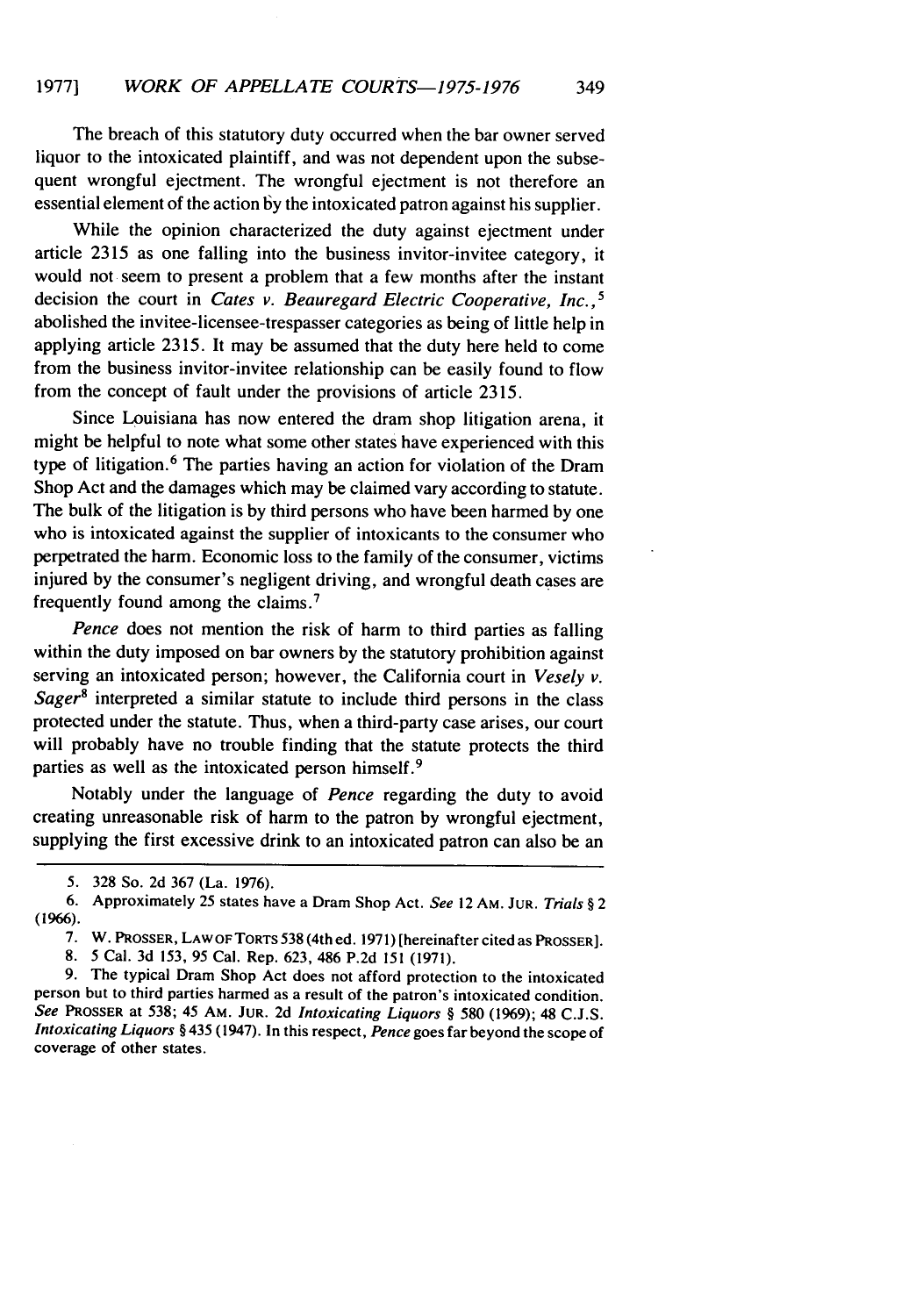[Vol. **37**

actionable wrong under article 2315, without reliance on the liquor retailer's statute. Specifically, the opinion, referring to the article 2315 duty against wrongful ejectment, says, "the duty requires that the defendant refrain from affirmative acts which increase the peril to his intoxicated patrons." **' <sup>0</sup>**The discussion following the quoted language deals with ejectment, but it would not take an overly ingenious mind to interpret "affirmative act" as being the serving of "one drink too many." Under this analysis, the duty would be derived directly from article 2315 and would not rest upon the standard of care borrowed from the statutory prohibition. *Vesely,* however, rests upon a statutory prohibition much the same as the Louisiana statute applied in *Pence*. The other significant cases advancing dram shop type liability also have relied upon a statutory violation to find the duty of protection owed by the defendant, even relying upon laws against serving minors.<sup>11</sup>

The nationwide expansion of liability of the suppliers of intoxicating beverages obviously has not ended. In New Jersey, the court has said,

a jury might well determine that a social host who serves excessive amounts of alcoholic beverages to a visibly intoxicated minor, knowing the minor was about to drive a car on the public highways, could reasonably foresee or anticipate an accident or injury as a reasonably foreseeable consequence of his negligence in serving the minor. This becomes devastatingly apparent in view of the ever-increasing incidence of serious automobile accidents resulting from drunken driving. $^{12}$ 

The New Jersey court found comfort in a 1971 Oregon case<sup>13</sup> holding that a college social fraternity was subject to liability when, as a social host, it provided too much whiskey for a minor who in a subsequent automobile accident injured his guest passenger, the plaintiff.

It seems an imperceptible step, then, to move beyond the present frontier line of a social host serving minors, which is usually prohibited by statute, and is perhaps morally reprehensible to the potential article 2315 duty in which a social host serving an adult social guest "one too many" thereby creates a foreseeable risk of injury to all who come within bumper range of the drunken guest weaving his way home in his automobile.

The court in *Pence* went to great lengths to work last clear chance into the action by the patron to absolve him of the contributory negligence which

<sup>10. 326</sup> So. 2d at 836.

<sup>11.</sup> See cases cited in *Pence, id.* at 835.

<sup>12.</sup> Linn v. Rand, 140 N.J. Super. 212, 356 A.2d 15, 19 (1976).

<sup>13.</sup> Weiner v. Gamma Phi Chapter of Alpha Tau Omega Fraternity, 258 Ore. 632, 485 P.2d 18 (1971).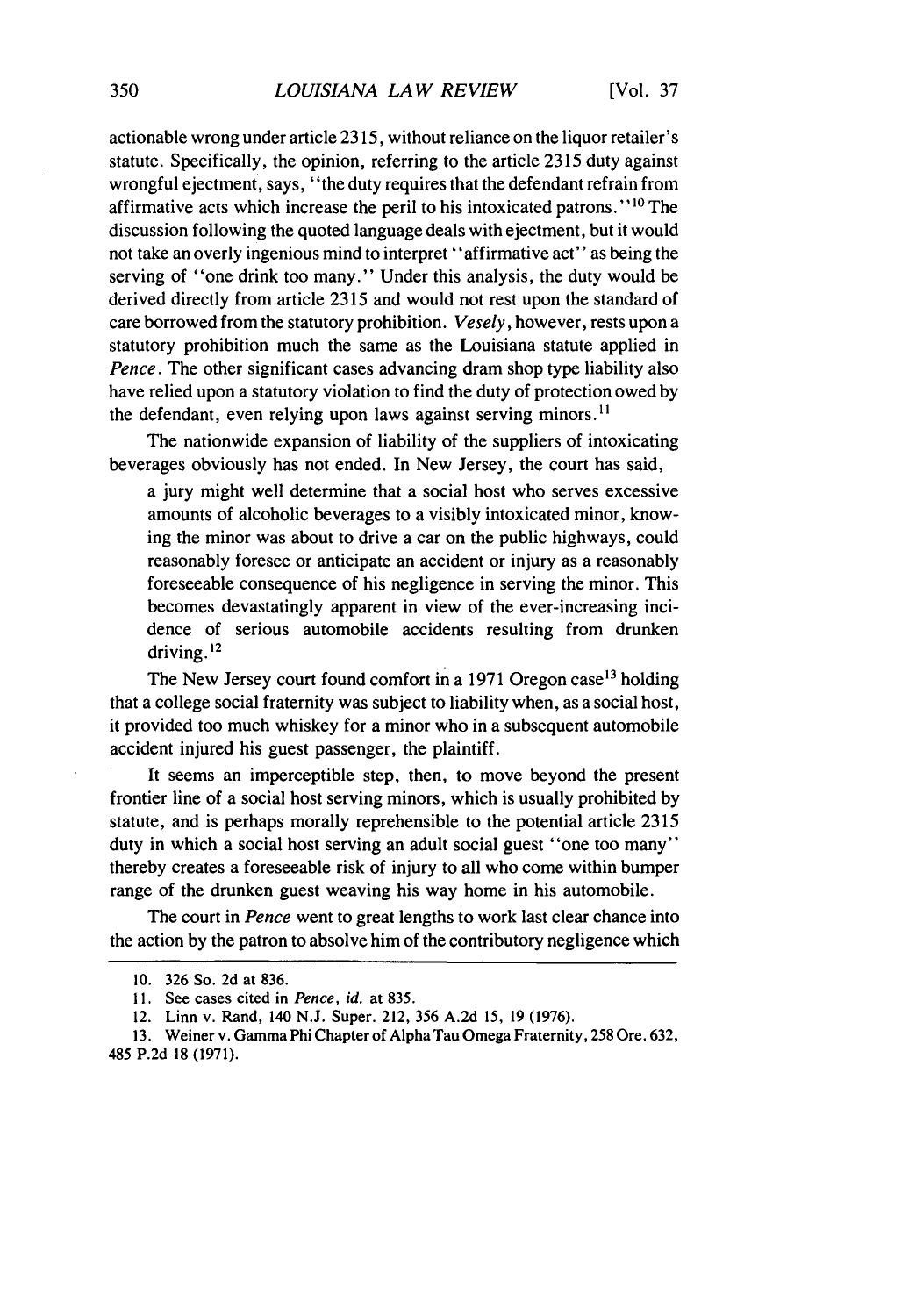traditionally accompanies voluntary intoxication. A more direct and less contorted solution would flow from defining the bar owner's duty to encompass the risk that the intoxicated consumer would expose himself to a harm that materialized. Taking this solution, however, might deprive the court of some flexibility in approaching the varied factual patterns that are sure to arise.

The decisions discussed here and in the extensive dram shop litigation across the country expanding liability of the retailers of intoxicating beverages seem clearly to be a deep-pocket policy move. In the personal liability coverage under the so-called homeowner insurance package, there is obviously another deep pocket available through many social hosts. The pain and agony inflicted upon our society by the abuse of the consumption of alcoholic beverages can only be classified as one of the genuine social tragedies in history. It is a perplexing and troublesome problem to determine how the economic loss should be borne. There is no logical stopping point at the bar owner. The manufacturers of the intoxicating liquor can certainly be said to put it on the market with actual knowledge of the human wreckage that will lie around the emptied bottles. It is not suggested here that the liability should thus be spread by the courts, but it is suggested that with the beginning shot fired in Louisiana by *Pence,* the rest of the fusillade should be discharged by the legislature in the form of comprehensive legislation.

### LIABILITY OF THE STATE FOR INJURIES INFLICTED BY PENITENTIARY INMATES ON OTHER INMATES

The deplorable human conditions of the state penitentiary have been prominent in the news recently while under the scrutiny of the United States District Court. In *Breaux v. State*,<sup>14</sup> the court again faced the outgrowth of sufficient notice of a probability of harm to an inmate to render the state liable for his death as a result of his attempt to intercede in behalf of another inmate being subjected to heinous personal treatment by two other inmates.

Louisiana jurisprudence has uniformly held<sup>15</sup> that while the penitentiary is not an insurer of the safety of its inmates, liability may be found when it is shown that the authorities knew or had reason to anticipate that harm would ensue and then failed to use reasonable care in preventing the

<sup>14. 326</sup> So. 2d 481 (La. 1976).

<sup>15.</sup> Parker v. State, 282 So. 2d 483 (La. 1973); Nedd v. State, 281 So. 2d 131 (La. 1973); Raney v. State, 322 So. 2d 890 (La. App. 1st Cir. 1975); Craft v. State, 308 So. 2d 290 (La. App. 1st Cir. 1975); Bastida v. State, 269 So. 2d 544 (La. App. 1st Cir. 1972); Adams v. State, 247 So. 2d 149 (La. App. 1st Cir. 1971); St. Julian v. State, 98 So. 2d 284 (La. App. 1st Cir. 1957).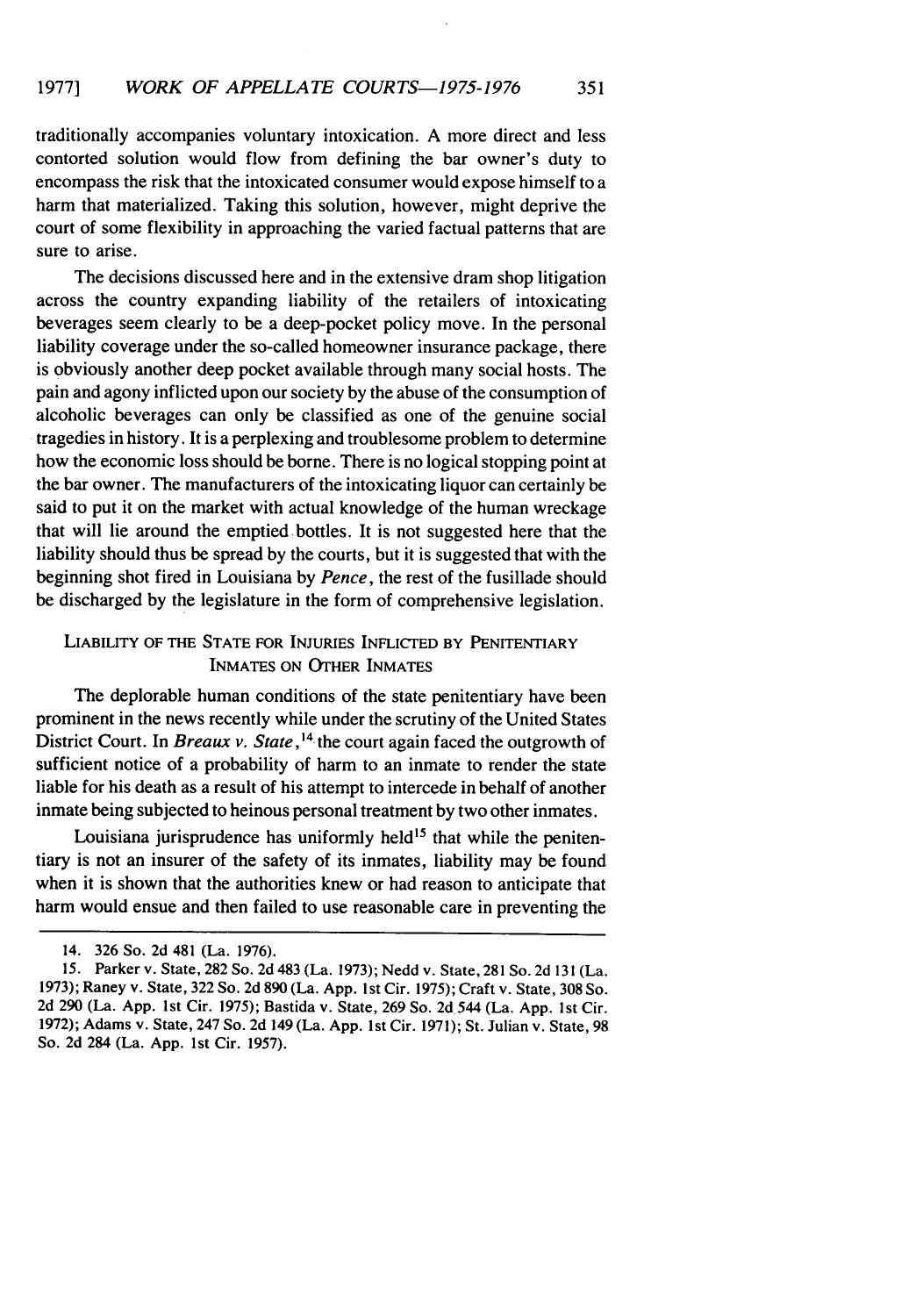harm. Under this standard, the state was cast in judgment in only one previous appellate case.16

The Louisiana Supreme Court in the instant case found both that there was reason to anticipate the harm to Breaux and that prison personnel did not use reasonable care to prevent the harm- after being put on notice of its probability. Significantly the court found it unnecessary to consider another potential basis for liability, that the state failed to provide a sufficient number of guards and security arrangements to assure reasonable safety to the inmates under its custody.

The case does not so much reflect a change in the rule of law applicable as it does a change in the court's willingness to let the facts satisfy the rule.

#### ABOLITION OF INVITEE-LICENSEE-TRESPASSER CATEGORIES

The court in *Cates* v. Beauregard *Electric Cooperative, Inc.,* said, "We find the common law classifications of invitee-licensee-trespasser to be of little help in applying C.C. 2315."<sup>17</sup> The court thus continued its reinforcement of the duty-risk tort analysis by abandoning the traditional categories applied to premises liability cases.

In *Cates* plaintiff was horseback riding with a friend on defendant's rural property when he climbed a pole to reach the electric wire at the top and was horribly injured upon touching the wire, which was still energized. The decision to abandon the traditional categories was not material to the analysis of the case, because the court found the plaintiff contributorily negligent regardless of the duty owed to him, so that the precise duty owed by the landowner became irrelevant.

England abandoned the distinction between invitees and licensees by statute in 1957. **8** The change in England did not, however, affect the tresspasser category. The statutory duty in England is the "common duty of care" to all visitors. The duty of care then varies according to the circumstances.

The category approach was thus rejected by its founding jurisdiction after a troublesome time for the English courts from the 19th century until 1957. The writings criticizing the rigid category approach to premises liability speak laudably of the law of France, $19$  which handles the problem

<sup>16.</sup> St. Julian v. State, 98 So.2d 284 (La. App. 1st Cir. 1957). Justice Tate wrote the opinion in *St. Julian* and in the instant case but dissented in the two supreme court decisions finding no liability.

<sup>17. 328</sup> So. 2d 367, 370 (La. 1976).

<sup>18.</sup> Occupiers' Liability Act, 1957 5 & 6 Eliz. 2 C.31.

<sup>19.</sup> Hughes, *Duties to Trespassers: A Comparative Survey* and *Revaluation,* 68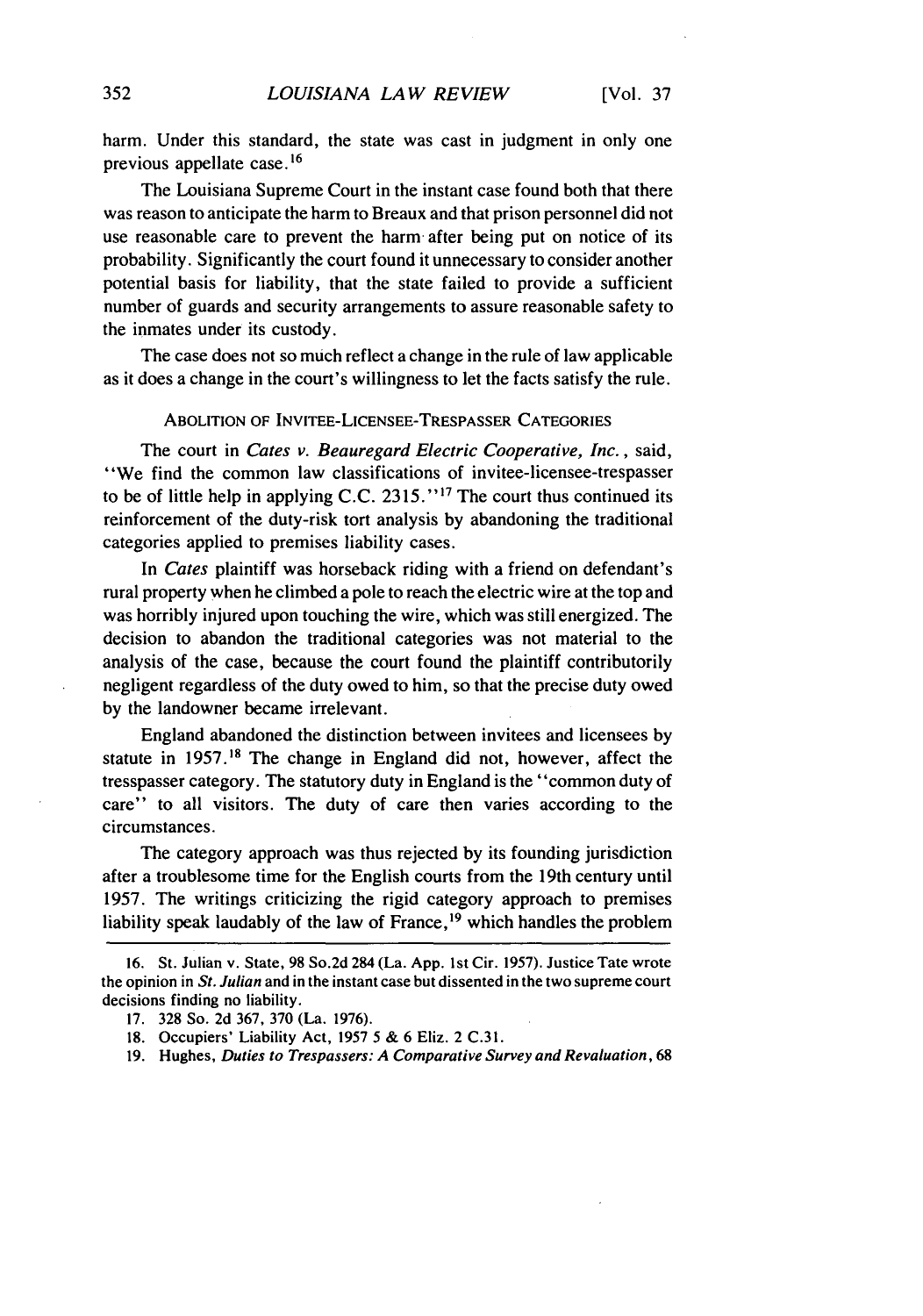either under something akin to strict liability under article 1384 of the French Civil Code, or under the ordinary concept of fault-negligence under articles 1382 and 1383.

Rhode Island,<sup>20</sup> Hawaii,<sup>21</sup> Colorado,<sup>22</sup> District of Columbia<sup>23</sup> and Massachusetts $24$  all have abolished the categories. Our courts will certainly have a much needed enhanced flexibility to do justice under the circumstances without the necessity of satisfying the ancient, rigid category requirements.

If the Louisiana court excises this body of common law the logical replacement for it will be the law of French origin reflected in our Civil Code article 2317. The French Civil Code generally has treated premises liability either as a matter of negligence under article 1382; or liability without negligence-fault under article 1384, where one is responsible for harms caused by things under his control, of which he is the guardian; or under article 1386, which makes the owner of a building liable for harm caused by the ruin of the building. Clearly the jurists of the French courts have woven this fabric of jurisprudence; it was not written as such by the redactors of the French Civil Code. Judicial sparks of ingenuity in the interpretation and application of the Civil Code have charted the path of the French law, just as the ingenuity of the American common law courts and of the Louisiana courts has fashioned our law. It is this writer's judgment that Louisiana will fare better under the reasonable man, duty-risk, approach under article 2315 than under the provision of article 2317, making one responsible for damages caused by the vice of things under his control.

PRODUCTS LIABILITY-REDHIBITION-PROOF OF DEFECT

The action of redhibition has by no means merged into delictual law but the elements of proof in some respects are so similar that the case of Moreno's Inc. v. Lake Charles Catholic High Schools, Inc. **25** should be discussed here.

Two air conditioning units installed in the school failed after two and a half years of operation. The original installer replaced the compressors and sued the school upon its refusal to pay for the replacements. The school in

YALE L.J. 633, 672 (1959); Marsh, *The History and Comparative Law of Invitees, Licensees, and Trespassers,* 69 L.Q. REV. 182, 359 (1953).

<sup>20.</sup> Mariorenzi v. Di Ponte, 333 A.2d 127 (R.I. 1975).

<sup>21.</sup> Pickard v. City of Honolulu, 51 Haw. 121, 452 P.2d 445 (1969).

<sup>22.</sup> Mile High Fence Co. v. Radovich, 175 Col. 537, 489 P.2d 308 (1971).

<sup>23.</sup> Smith v. Arbaugh's Restaurant, Inc., 469 F.2d 97 (D.C. Cir. 1972).

<sup>24.</sup> Mounsey v. Ellard, 363 Mass. 693, 297 N.E.2d 43 (1973).

<sup>25. 315</sup> So. 2d 660 (La. 1975).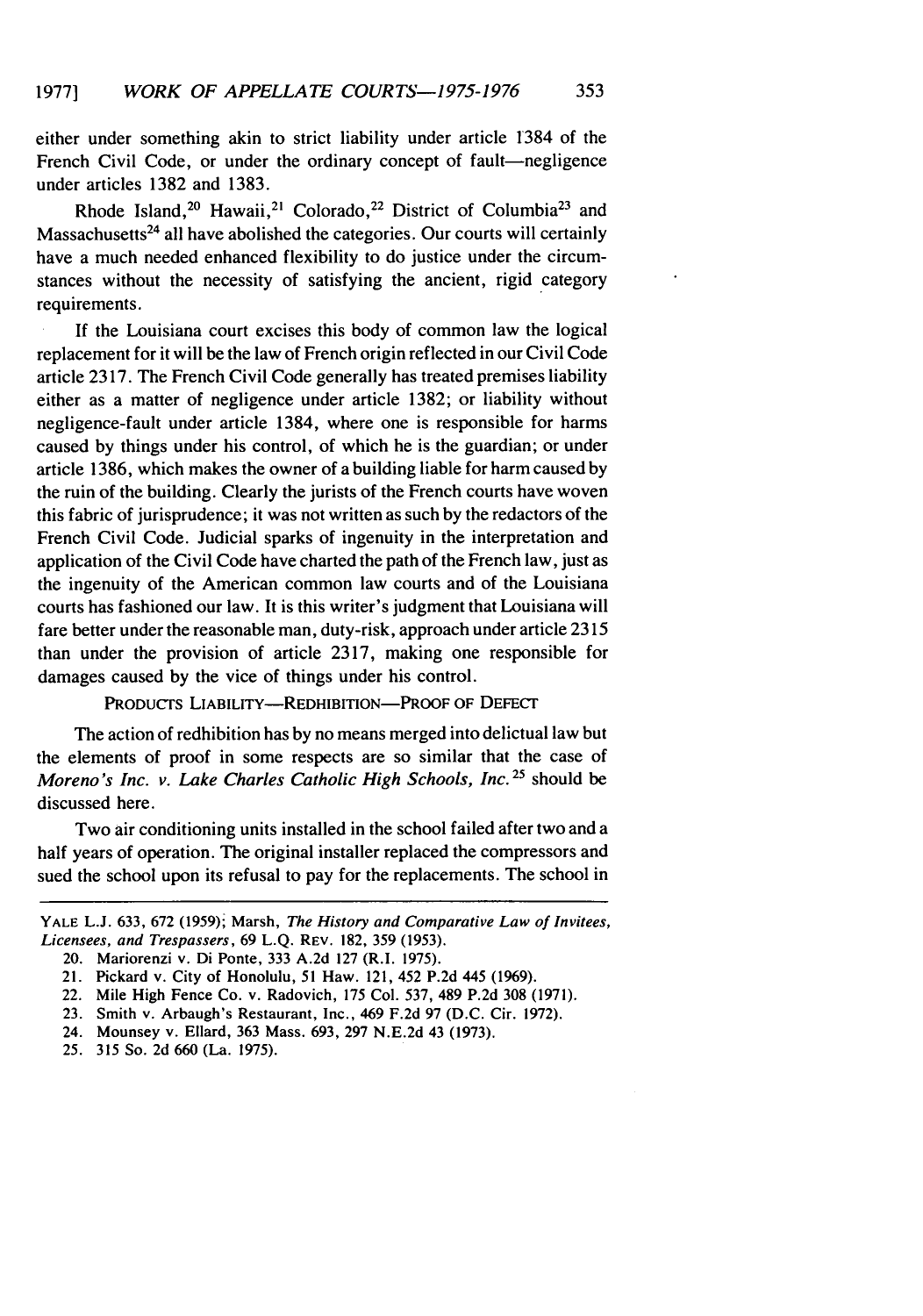turn filed a third party demand in redhibition against the Trane manufacturer of the units, based upon Louisiana Civil Code article 2503, by which the school claimed subrogation to itself of the implied warranty of fitness owed by Trane to the installer of the units. To recover in its third party demand, the school had to show that the compressors contained a hidden vice at the time of the sale. The evidence supporting the school's claim consisted solely of a showing that installation and maintenance was proper and that a unit of this type should not fail so soon when its manufacturers testified that the unit was designed to work satisfactorily for ten years.

On the foregoing facts alone, the supreme court said, "Failure of the compressor, then, by clear implication, was due to mechanical failure, which in the absence of proof of other causes, would more properly be attributed to faulty manufacture."<sup>26</sup> The court then explicitly stated that the plaintiff had discharged his burden to prove defect by bringing forward circumstantial evidence from which a logical inference of defect could be made.

The mode of proof by which the plaintiff discharged his burden in this case of redhibition is precisely parallel to the mode allowed to the plaintiff in the landmark products liability-negligence action of *Weber v. Fidelity & Casualty Insurance Co.*,<sup>27</sup> in which the supreme court found that the chemical dip applied to cattle was proved defective upon a showing that it had been used according to the directions on the container and that since the cattle receiving the dip thereafter died, a logical inference could be drawn that the dip itself was defective.

Stripped of all else, both *Weber* and *Moreno's* found proof of defect in a showing of failure of performance together with a reasonable showing of proper use. The resulting rule probably can be described as requiring the production of a preponderance of evidence showing reasonable use and failure of the product to shift the burden to the manufacturer to show that there was some cause other than the defect that brought about the failure.

The court, as a further interesting observation, found this compressor unit actionably defective after two and a half years of operation, even though the contractual warranty by the manufacturer was limited to one year. In effect, because Trane's engineers testified that the unit was designed to operate for ten years, the court accorded to the school a ten year warranty of fitness. Query: The usual warranty on the picture tube of television sets is limited to one year. If an engineering expert from a

27. 259 La. 599, 250 So. 2d 754 (1971).

<sup>26.</sup> *Id.* at 663.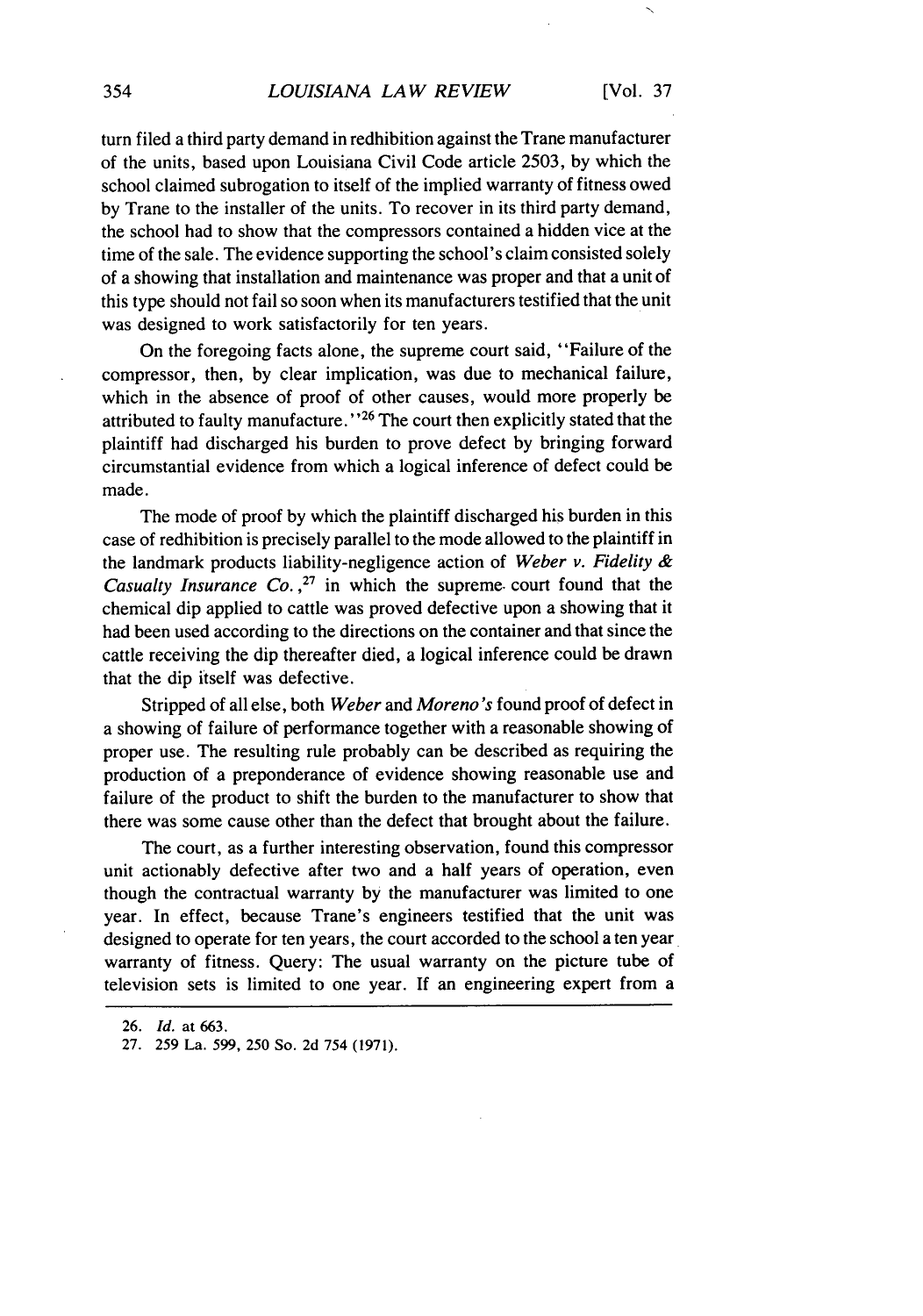television manufacturer testified that television tubes are designed to operate for ten years, would consumers, *i.e.,* television set purchasers, have actions against television sellers when the tube fails after three years of operation?

#### **SLIP AND FALL CASES-BURDEN SHIFTED TO STORE OWNER**

The Louisiana Supreme Court applied a new rule in two slip and fall cases in self-service grocery stores, *Kavlich v. Kramer28* and *Gonzales v. Winn-Dixie Louisiana, Inc.*<sup>29</sup> The court said that upon the plaintiff's showing that the fall is caused by the presence of a foreign substance on the floor of the store, the burden shifts to the defendant to exculpate itself from the presumption that it was negligent.

Prior to *Kavlich* and *Gonzales,* the law was generally stated as follows: A successful plaintiff must establish: (1) that a dangerous condition was created or maintained by the storekeeper or one of his employees; or (2) if not created by the storekeeper or one of his employees that (a) the storekeeper or one of his employees did actually have knowledge of the dangerous conditions or (b) "the dangerous condition had remained long enough for the storekeeper to have had constructive knowledge that said condition existed.' **'30**

It is safe to say that plaintiffs more often than not lost the slip and fall cases under the prior rule because traditionally the storekeeper showed that he periodically swept or inspected and had discharged his duty of reasonable care. Clearly penetration of the storekeeper's defense was nearly impossible for a plaintiff.

*Kavlich and Gonzales* change this barrier. Now, while the storekeeper has the defense of showing that he took reasonable protective measures, including periodic inspections to keep the aisles and floors free of substances or objects which might cause a customer to fall, a routine showing of periodic sweeping will probably not be deemed a sufficient discharge of the duty. This is not to say that the opportunity for defense is not a real one. It does give the court the opportunity in the future to demand more and greater inspections, thus rendering fewer and fewer the cases the plaintiffs will lose in this type of action.

Viewing the broad trend of the tort jurisprudence of the court in recent

<sup>28. 315</sup> So. 2d 282 (La. 1975).

<sup>29. 326</sup> So. 2d 486 (La. 1976). For a more detailed discussion see Note, 37 LA. L. REV. 634 (1977).

<sup>30.</sup> *See, e.g.,* Calamari v. Winn-Dixie Louisiana, Inc., 300 So. 2d 653 (La. App. 4th Cir. 1974).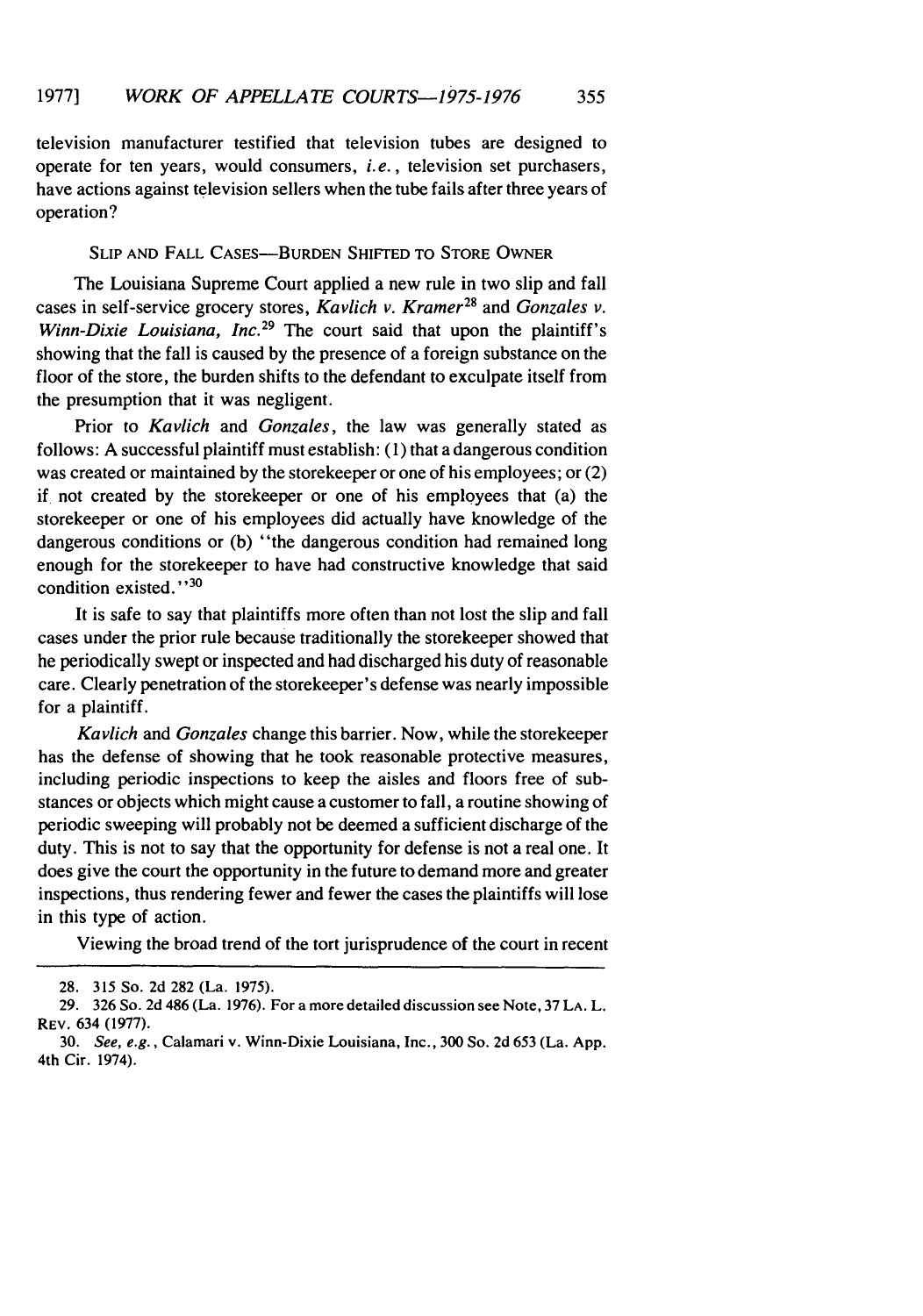years, the instant cases seem to be additional examples of the move toward liability without negligence fault. At common law it might well be called strict liability. The result may be achieved by imposing upon the defendant, according to the endeavor involved, a high standard of care, res ipsa loquitur, presumption of fault, or the shifting of the burden of going forward with the evidence, as was done in the instant cases. Changing the ease or difficulty with which one reaches the preponderance of proof to show causation or discharge of reasonable care may also be used to move the claim effectively toward liability without negligence-fault.

#### CIVIL CODE ARTICLE 667-PRESCRIPTION

In a scholarly decision terminating a long-simmering dispute, the court in *Dean v. Hercules, Inc.*,<sup>31</sup> held that the prescriptive period applicable to a claim for damages under Civil Code article 667 is the one-year period prescribed by Civil Code article 3536.

In its fully documented opinion, the court essentially concluded that since an action for damages for a violation of article 667 is very similar to an action for damages for a violation of article 2315, the prescriptive period for the one should be the same as for the other. While the court noted with approval its prior decision in Langlois,  $32$  where a violation of article 667 or 669 is considered fault within the contemplation of article 2315, so that damages are actually claimed and collected under the general tort article, rather than under articles 667 or 669, it seems that the instant opinion holds that the obligation to pay damages is conferred directly by article 667, rather than by article 2315. With its approval of *Langlois33* the court is certainly free to say later that the obligation to pay damages in a case like the instant one arises from article 2315, rather than from article 667.

It is crucial to make the foregoing distinction and to found the obligation on article 2315 because the survival and wrongful death actions, it may be argued with disturbing force, are limited to offenses and quasi-offenses under article 2315, and do not flow from any other obligation source. This point was raised by the writer in connection with an action for damages in redhibition and products liability, but the question has yet to be presented to the courts for resolution. The problem has its foundation in the early line of cases $34$  holding that the survival and wrongful death concepts

<sup>31. 328</sup> So. 2d 69 (La. 1976).

<sup>32.</sup> Langlois v. Allied Chem. Corp., 258 La. 1067, 249 So. 2d 133 (1971).

<sup>33.</sup> Crawford, Products Liability-The Cause of Action, 22 LA. **B.J.** 239 (1975).

<sup>34.</sup> See Voss, The Recovery of Damages for Wrongful Death, at Common Law, at Civil Law, and in Louisiana, 6 TUL. L. REv. 201 (1932).